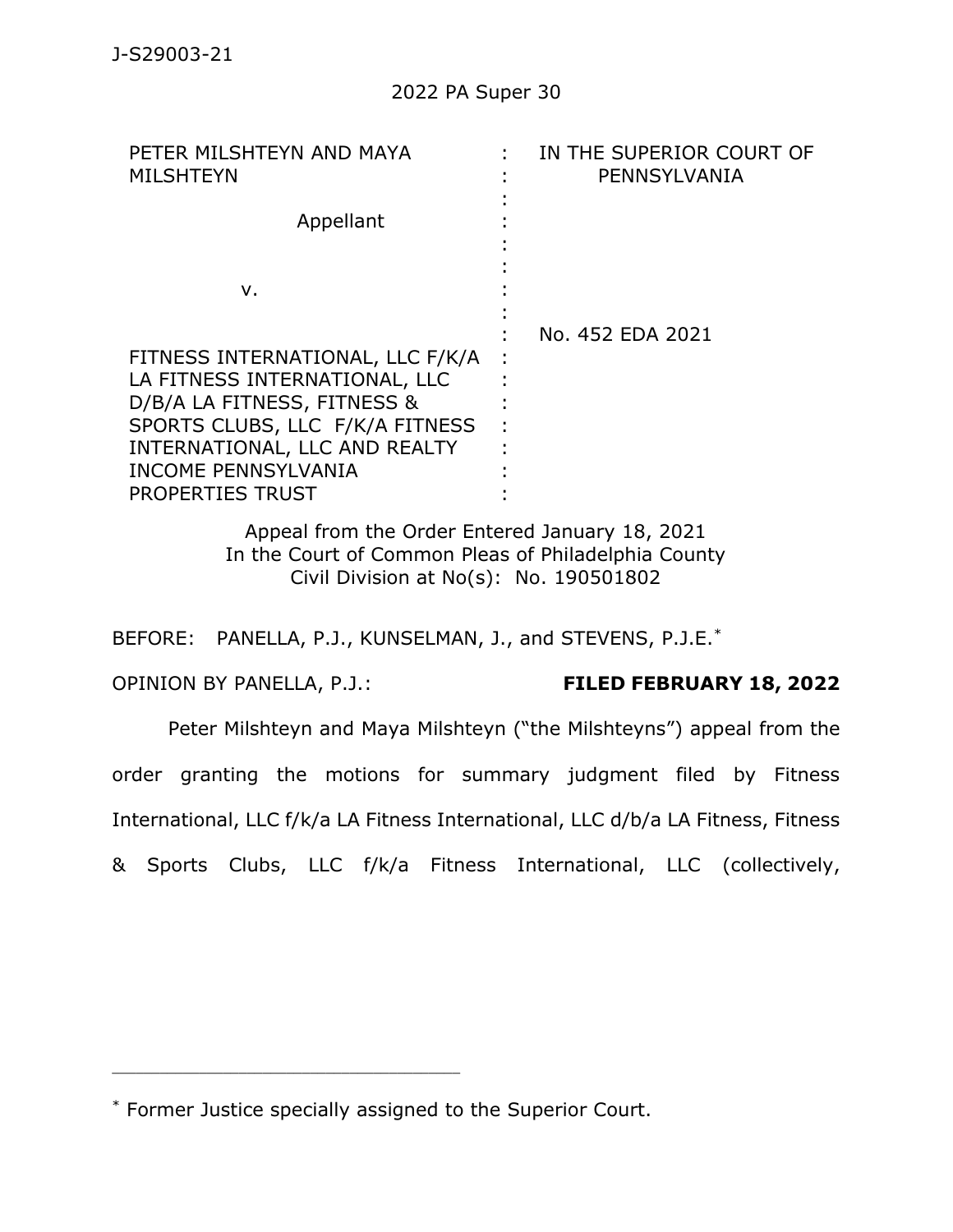"Defendants"), and Realty Income Pennsylvania Properties Trust ("Realty Income"), $<sup>1</sup>$  in this premises liability action. We affirm.</sup>

The Milshteyns were members of an L.A. Fitness facility in Philadelphia, Pennsylvania. Relevantly, when they joined the facility in 2011, the Milshteyns executed a Membership Agreement.

On June 11, 2017, the Milshteyns were in the pool area of the L.A. Fitness at the time of a power outage. Peter slipped while descending the stairs from the pool to the locker room in the dark. As a result of his fall, Peter sustained a fracture to his right elbow.

The Milshteyns filed a complaint on May 16, 2019, which included Peter's claim for premises liability – slip and fall, and Maya's claim for loss of consortium. The complaint alleged that L.A. Fitness employees were negligent in, *inter alia*, creating the dangerous condition of "low or no lighting," failing to inspect or repair the area where Peter fell, and failing to warn Peter of the defective condition. Complaint, 5/16/19, at ¶ 22. On June 5, 2019, the Milshteyns filed a praecipe to reinstate the complaint.

 $1$  The Milshteyns named Defendants and Realty Income in the complaint. Following a successful summary judgment motion, the trial court entered judgment in favor of Realty Income, as there was no dispute that Realty Income was a landlord out of possession, and thus, did not owe the Milshteyns a duty of care. The Milshteyns do not challenge the order granting summary judgment to Realty Income, and Realty Income is not a party to the instant appeal.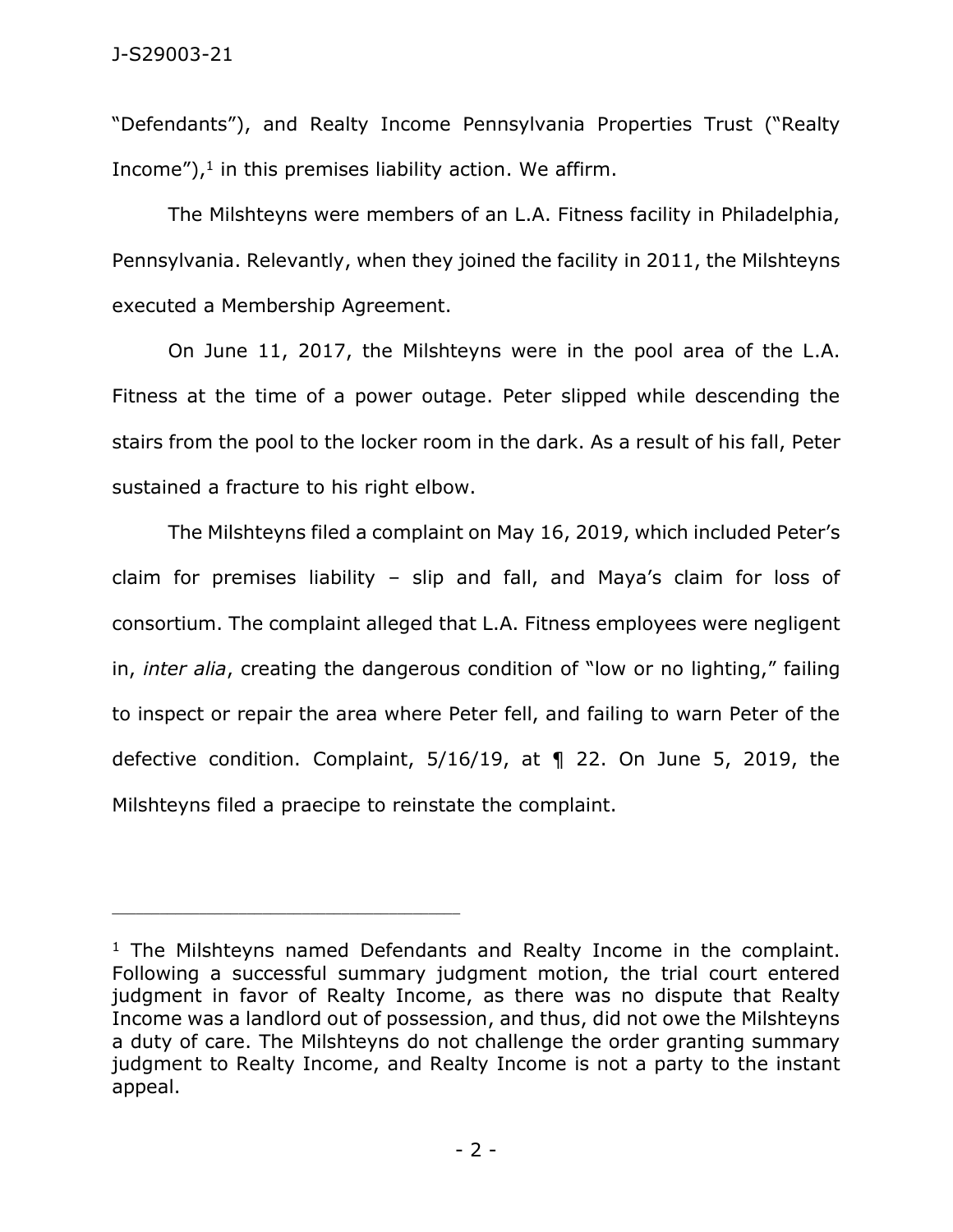Defendants filed an answer and new matter. Specifically, Defendants asserted, *inter alia*, that the Milshteyns' claims were barred by the terms of their Membership Agreement. *See* Answer and New Matter, 6/18/19, New Matter at  $\P$  15.<sup>2</sup>

On November 2, 2020, Defendants filed a motion for summary judgment, again asserting, *inter alia*, that the Milshteyns' Membership Agreement precluded their claims. *See* Motion for Summary Judgment, 11/2/20, at ¶¶ 15-26. Defendants attached a copy of the Membership Agreement, which includes, in relevant part, the following language:

**IMPORTANT: RELEASE AND WAIVER OF LIABILITY AND INDEMNITY.** You hereby acknowledge and agree that use by Member … of L.A. Fitness' facilities, services, equipment or premises, involves risks of injury to persons and property, including those described below, and **Member assumes full responsibility for such risks.** In consideration of Member … being permitted to enter any facility of L.A. Fitness (a "Club") for any purpose including, but not limited to, observation, use of facilities, services or equipment, or participation in any way, Member agrees to the following: **Member hereby releases and holds L.A. Fitness, its directors, officers, employees, and agents harmless from all liability to Member** … **for any loss or damages, and forever gives up any claim or demands therefore, on account of injury to Member's person or property, including injury leading to the death of Member, whether caused by active or passive negligence of L.A. Fitness or otherwise**, to the fullest extent permitted by law, while Member … [is] in, upon, or about L.A. Fitness premises or using any L.A. Fitness facilities, services or equipment. Member also hereby agrees to indemnify L.A. Fitness from any loss,

<sup>&</sup>lt;sup>2</sup> Defendants also filed a cross-claim for indemnification against Simon Property Group and Franklin Mills Associates, LP a/k/a Franklin Mills Mall. Ultimately, the parties stipulated to the dismissal of Simon Property Group and Franklin Mills Associates.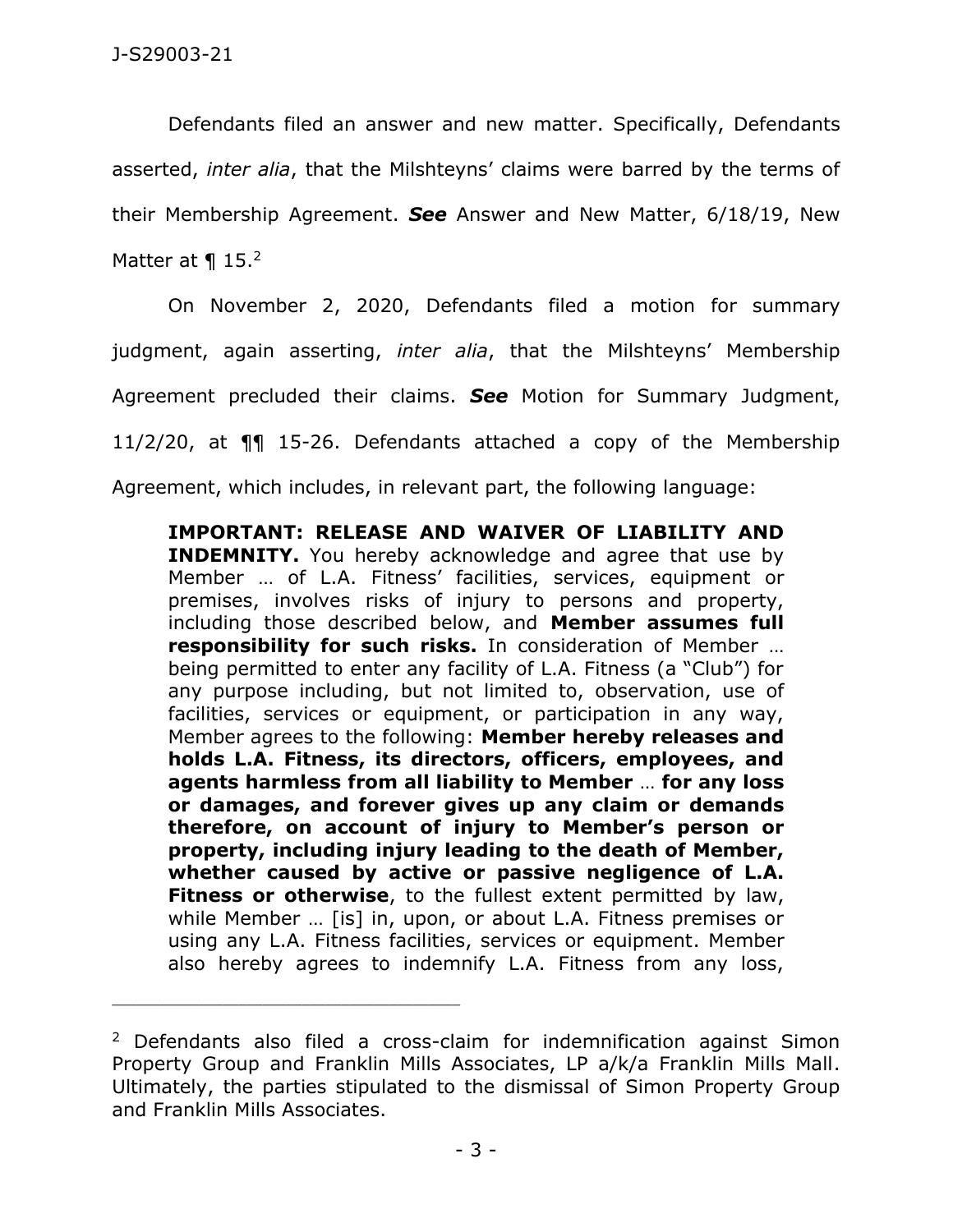liability, damage or cost L.A. Fitness may incur due to the presence of Member … in, upon or about the L.A. Fitness premises or in any way observing or using any facilities or equipment of L.A. Fitness whether caused by the negligence of Member(s) or otherwise. You represent (a) that Member … [is] in good physical condition and ha[s] no disability, illness, or other condition that could prevent Member(s) from exercising without injury or impairment of health, and (b) that Member has consulted a physician concerning an exercise program that will not risk injury to Member or impairment of Member's health. Such risk of injury includes (but is not limited to): injuries arising from use by Member or others of exercise equipment and machines; injuries arising from participation by Member or others in supervised or unsupervised activities at a Club; injuries and medical disorders arising from exercising at a Club such as heart attacks, strokes, heat stress, sprains, broken bones and torn muscles and ligaments, among others; and **accidental injuries occurring anywhere in Club dressing rooms, shower and other facilities**. Member further expressly agrees that the foregoing release, waiver and indemnity agreement is intended to be as broad and inclusive as is permitted by the law of the State of Pennsylvania and that if any portion thereof is held invalid, it is agreed that the balance shall, notwithstanding, continue in full force and effect. Member has read this release and waiver of liability and indemnity clause, and agrees that no oral representations, statements or inducement apart from this Agreement have been made.

*Id.*, Exhibit E (Membership Agreement) at 2 (emphasis added). Additionally,

the line immediately preceding Peter's signature reads, "By signing this Agreement, Buyer acknowledges that Buyer is of legal age, has received a filled-in and completed copy of this Agreement<sup>[</sup>,] has read and understands the entire agreement including … the Release and Waiver of Liability…." *Id.* at

1.

In response, the Milshteyns averred that there was a genuine issue of material fact "regarding whether [Peter], who speaks and understands only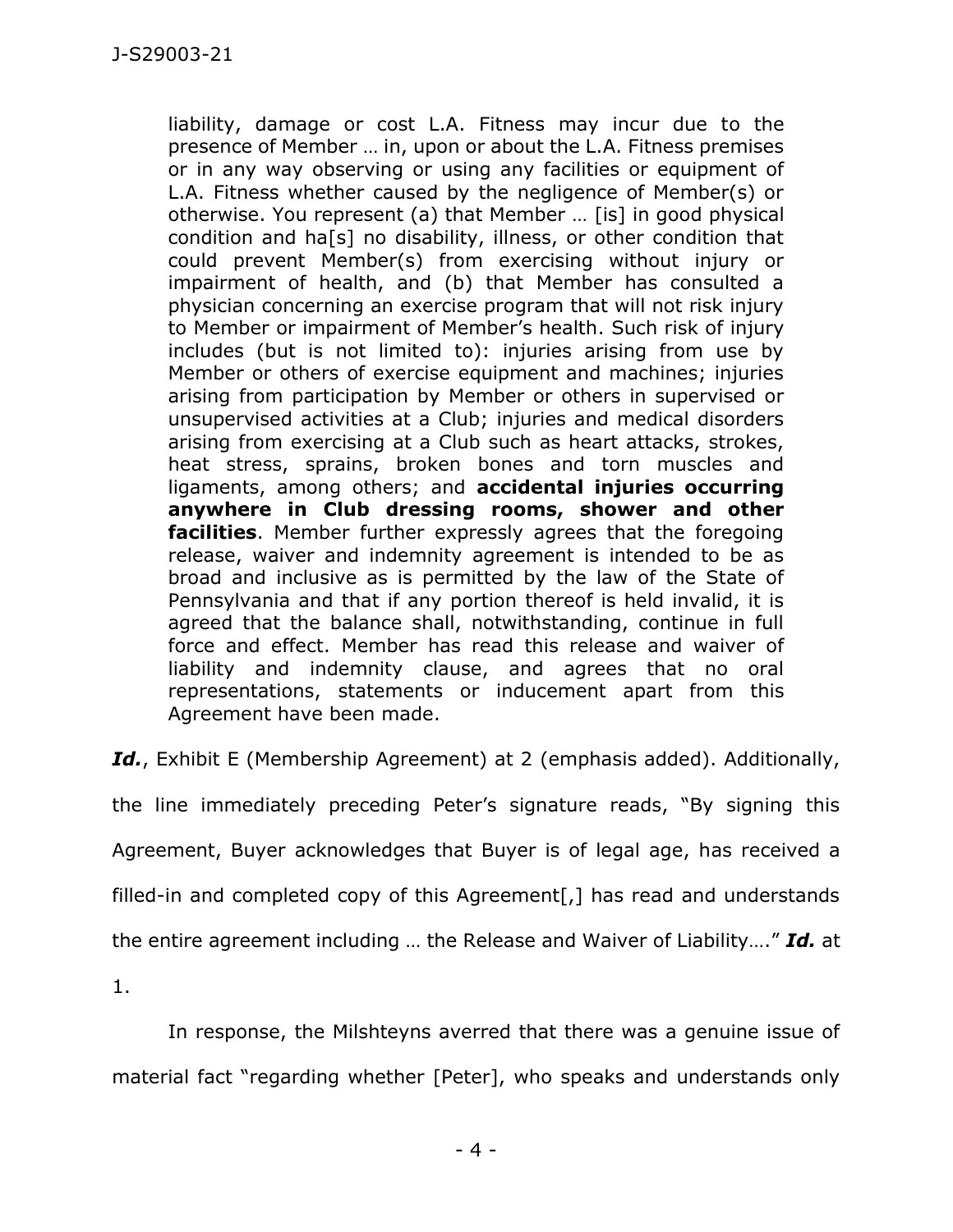## J-S29003-21

basic English, understood the nature of the Membership Agreement." Opposition to Motion for Summary Judgment, 12/1/20, at ¶ 8; *see also id.*, at ¶¶ 13-16, 19. The Milshteyns also argued that the Membership Agreement constitutes a contract of adhesion, which is unconscionable, and therefore unenforceable. *See id.*, at ¶¶ 18-22. Additionally, the Milshteyns' claim that Defendants' conduct was grossly negligent, and that the Membership Agreement does not apply to such conduct. *See id.*, at ¶¶ 23-26.

The trial court conducted a hearing on Defendants' motion for summary judgment on January 12, 2021. By an order dated January 13, 2021,<sup>3</sup> the trial court granted Defendants' motion for summary judgment. Specifically, regarding Fitness & Sports Clubs, the trial court concluded that the release contained in the Membership Agreement foreclosed the Milshteyns' claims; the Milshteyns did not establish that the Membership Agreement was a contract of adhesion; and the Milshteyns could not raise a gross negligence claim for the first time in response to Defendants' summary judgment motion, effectively amending their complaint after the statute of limitations had run. *See* Order, 1/13/21, at 1-2 (unnumbered). Regarding Fitness International, LLC, the trial court granted summary judgment based on undisputed evidence that "Fitness International, LLC[,] did not own, control, possess, maintain, or

<sup>&</sup>lt;sup>3</sup> The order was entered on the docket on January 18, 2021.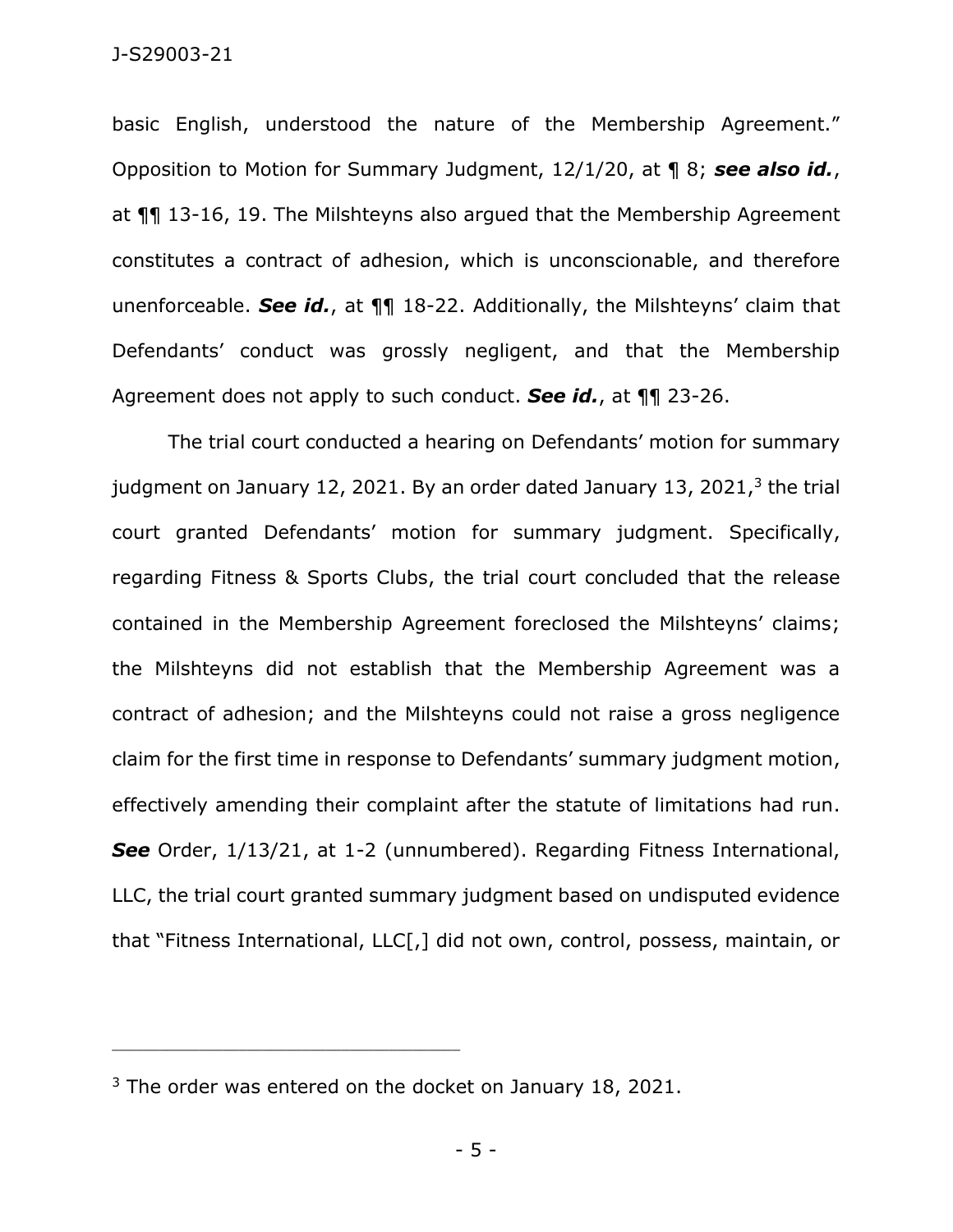manage the [L.A.] Fitness facility where [Peter's] accident occurred at any

relevant time." *Id.* at 3 (unnumbered).

\_\_\_\_\_\_\_\_\_\_\_\_\_\_\_\_\_\_\_\_\_\_\_\_\_\_\_\_\_\_\_\_\_\_\_\_\_\_\_\_\_\_\_\_

The Milshteyns filed a timely notice of appeal and a court-ordered

Pa.R.A.P. 1925(b) concise statement of matters complained of on appeal.<sup>4</sup>

On appeal, the Milshteyns raise the following issues for our review:

I. Did the trial court abuse its discretion and/or err as a matter of law when it held there was no genuine issue of material fact as to whether the Membership Agreement signed by [] Peter Milshteyn[] was a contract of adhesion?

II. Did the trial court abuse its discretion and/or err as a matter of law when it held that a claim for gross negligence is a separate cause of action under Pennsylvania law and, therefore, [the Milshteyns] were required to plead gross negligence in their complaint?

Defendants have renewed their request for dismissal or quashal of the instant appeal pursuant to Pa.R.A.P. 2188, which provides that, "[i]f an appellant fails to file his designation of reproduced record, brief or any required reproduced record within the time prescribed by these rules, or within the time as extended, an appellee may move for dismissal of the matter." Pa.R.A.P. 2188. This Court has discretion to quash or dismiss an appeal if procedural defects are substantial. *See* Pa.R.A.P. 2101.

Here, the Milshteyns requested, and were granted, several extensions of time to comply with the briefing schedule. The most recent extension order directed the Milshteyns to file their appellate brief by July 12, 2021. The Milshteyns filed their brief the following day, July 13, 2021. Defendants have failed to demonstrate that the delay prejudiced them, or otherwise impedes our review of this case. Accordingly, we decline to dismiss or quash the Milshteyns' appeal on this basis.

<sup>&</sup>lt;sup>4</sup> Following this appeal, Defendants twice filed applications to quash or dismiss the appeal based upon the Milshteyns' failure to timely comply with the appellate briefing schedule. This Court dismissed both applications, without prejudice to Defendants' ability to raise the issue in their appellate brief.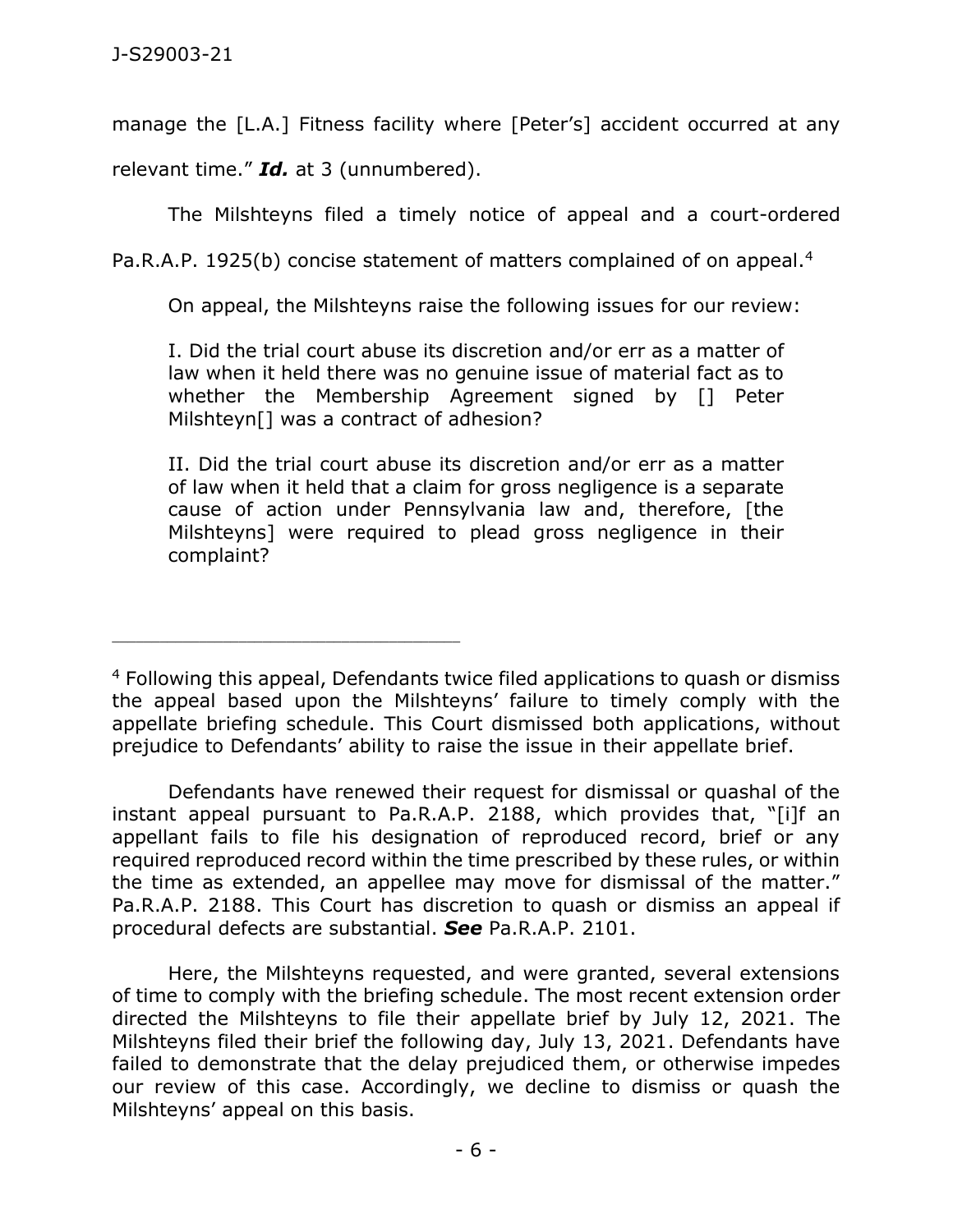III. Did the trial court abuse its discretion and/or err as a matter of law when it held that a claim for gross negligence is a separate cause of action under Pennsylvania law[,] and [the Milshteyns] were precluded from amending their complaint to assert a claim for gross negligence by the expiration of the statute of limitations applicable to negligence actions?

IV. Did [] Fitness & Sports Clubs, LLC, engage in grossly negligent conduct requiring reversal of the granting of summary judgment?

Appellants' Brief at 10 (some capitalization omitted).

Our review of an order granting summary judgment entails reviewing

the evidence of record to determine if there is a triable issue of fact:

Pennsylvania law provides that summary judgment may be granted only in those cases in which the record clearly shows that no genuine issues of material fact exist and that the moving party is entitled to judgment as a matter of law. The moving party has the burden of proving that no genuine issues of material fact exist. In determining whether to grant summary judgment, the trial court must view the record in the light most favorable to the nonmoving party and must resolve all doubts as to the existence of a genuine issue of material fact against the moving party. Thus, summary judgment is proper only when uncontroverted allegations in the pleadings, depositions, answers to interrogatories, admissions of record, and submitted affidavits demonstrate that no genuine issue of material fact exists, and that the moving party is entitled to judgment as a matter of law. In sum, only when the facts are so clear that reasonable minds cannot differ, may a trial court properly enter summary judgment.

On appeal from a grant of summary judgment, we must examine the record in a light most favorable to the non-moving party. With regard to questions of law, an appellate court's scope of review is plenary. The Superior Court will reverse a grant of summary judgment only if the trial court has committed an error of law or abused its discretion. Judicial discretion requires action in conformity with law based on the facts and circumstances before the trial court after hearing and consideration.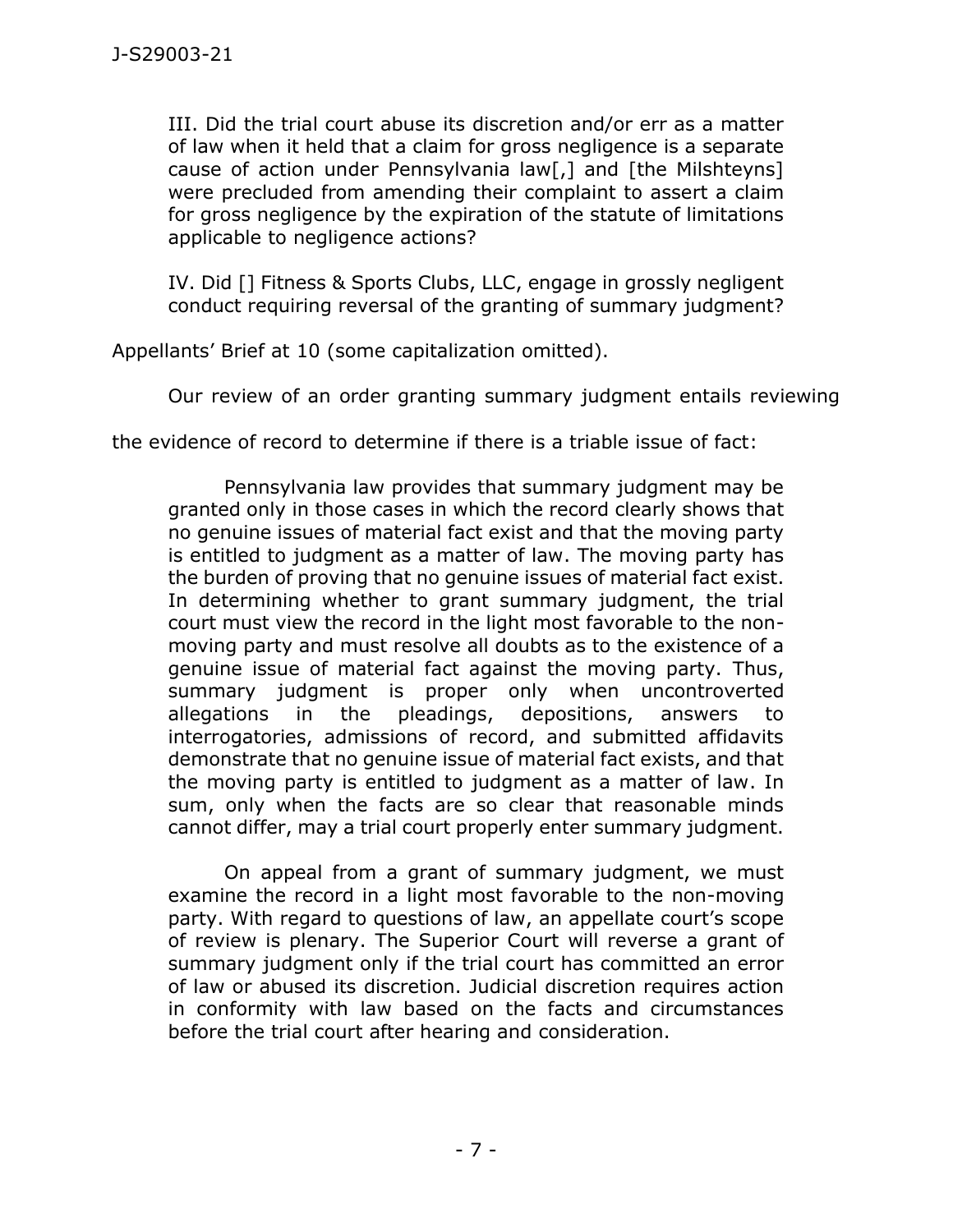*Weible v. Allied Signal, Inc.*, 963 A.2d 521, 525 (Pa. Super. 2008) (citation and brackets omitted).

The Milshteyns first claim the trial court erred in determining that the Membership Agreement is not a contract of adhesion. *See* Appellants' Brief at 13. The Milshteyns argue that the waiver of liability provision in the Membership Agreement "overwhelmingly and unreasonably favors" Defendants by shielding Defendants from liability. *Id.* at 16-17. According to the Milshteyns, Peter was incapable of negotiating the terms of the Membership Agreement and could not reject the waiver of liability provision without rejecting the entire transaction. *See id.* at 17.

Exculpatory provisions in contracts are generally enforceable if they are clear and meet three other conditions:

It is generally accepted that an exculpatory clause is valid where three conditions are met. First, the clause must not contravene public policy. Secondly, the contract must be between persons relating entirely to their own private affairs and thirdly, each party must be a free bargaining agent to the agreement so that the contract is not one of adhesion. …[O]nce an exculpatory clause is determined to be valid, it will, nevertheless, still be unenforceable unless the language of the parties is clear that a person is being relieved of liability for his own acts of negligence. In interpreting such clauses we listed as guiding standards that: 1) the contract language must be construed strictly, since exculpatory language is not favored by the law; 2) the contract must state the intention of the parties with the greatest particularity, beyond doubt by express stipulation, and no inference from words of general import can establish the intent of the parties; 3) the language of the contract must be construed, in cases of ambiguity, against the party seeking immunity from liability; and 4) the burden of establishing the immunity is upon the party invoking protection under the clause.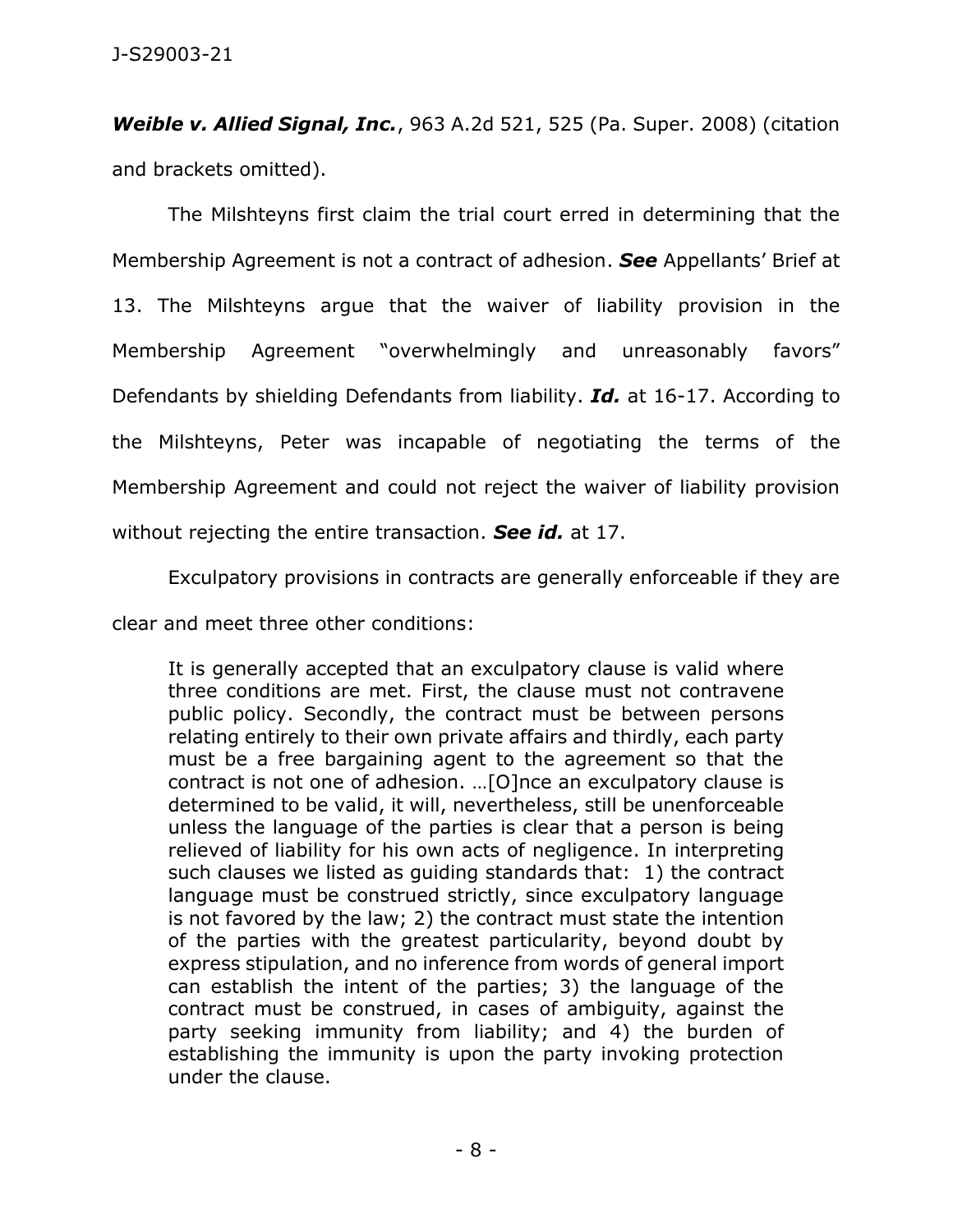*Chepkevich v. Hidden Valley Resort, L.P.*, 2 A.3d 1174, 1189 (Pa. 2010) (internal citations omitted).

In *Toro v. Fitness Int'l LLC*, 150 A.3d 968 (Pa. Super. 2016), this Court addressed the same exculpatory provision in an L.A. Fitness Membership Agreement and concluded that the provision was enforceable. *See id.* at 972. Toro was a member of an L.A. Fitness facility, and his Membership Agreement contained a "release and waiver of liability and indemnity" nearly identical to the provision in the contract signed by Peter. *Id.* at 970. Toro filed a negligence action after he slipped and fell on the wet floor of a locker room in the facility. *See id.* at 970-71. The facility filed a motion for summary judgment based, in part, on the terms of the waiver provision. *See id.* at 970. The trial court entered judgment in favor of the facility. *See id.*

On appeal, this Court concluded that the trial court had properly granted summary judgment in favor of the facility based on the waiver provision. *See*  id. at 972. First, this Court concluded that the relevant provision was not against public policy, as "Toro was engaged in a voluntary athletic or recreational activity: going to the gym." *Id.* at 974; *see also id.* at 973 (stating that "[e]xculpatory provisions violate public policy only when they involve a matter of interest to the public or the state. Such matters of interest … include the employer-employee relationship, public service, public utilities, common carriers, and hospitals." (citation and quotation marks omitted)). Additionally, this Court rejected Toro's contention that the Membership

- 9 -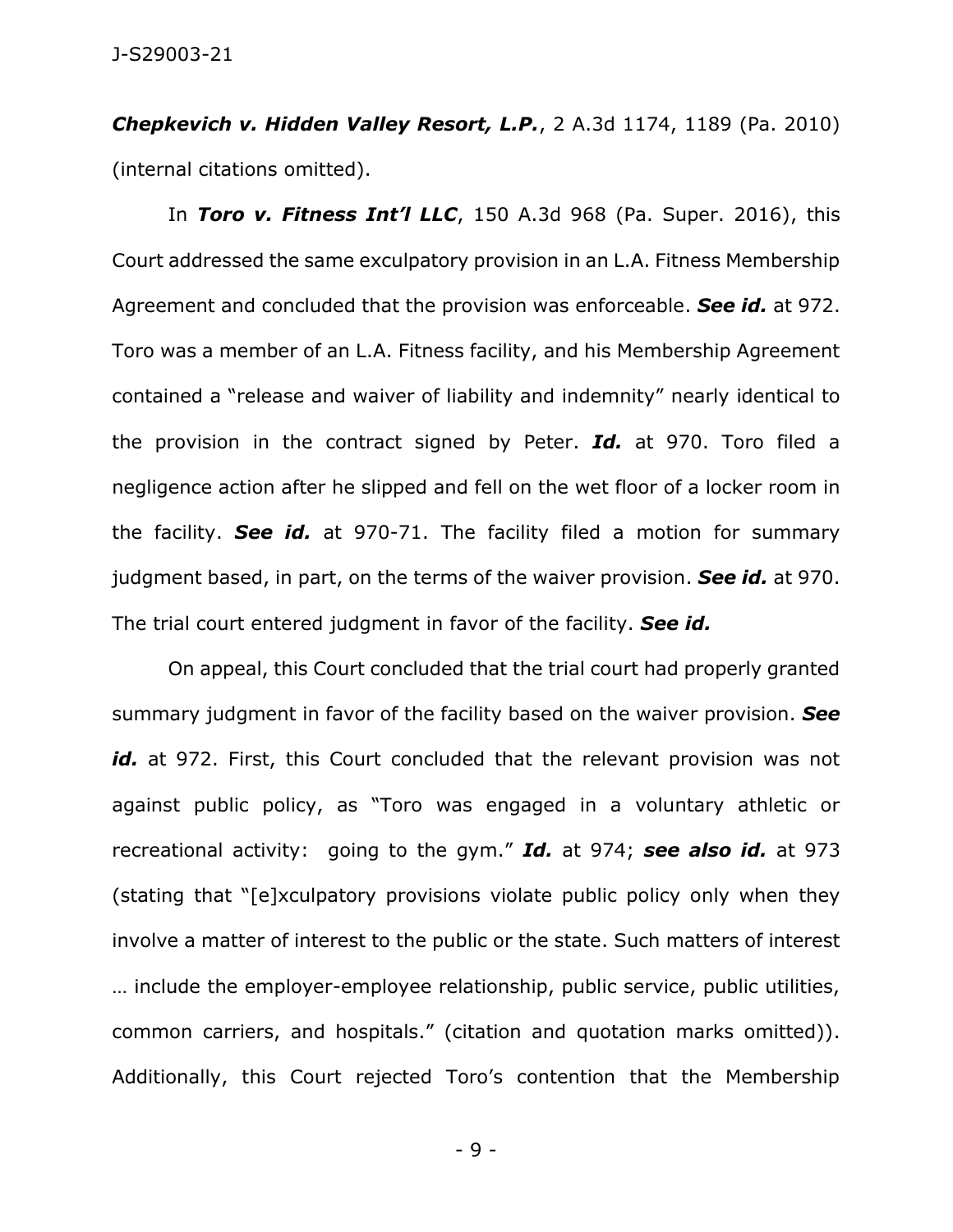Agreement was a contract of adhesion, explaining that "an exculpatory agreement involving use of a commercial facility for voluntary athletic or recreational activities is not considered a contract of adhesion because the signer is under no compulsion, economic or otherwise, to participate, much less to sign the exculpatory agreement, because it does not relate to essential services…." *Id.* at 975 (citation, quotation marks and brackets omitted).

Here, the trial court, relying on *Toro*, concluded the Membership Agreement was not unconscionable or a contract of adhesion. *See* Trial Court Opinion, 4/12/21, at 7-10. The record confirms the Milshteyns executed the Membership Agreement for the purpose of participating in a voluntary athletic activity, and they were under no compulsion to complete an agreement for this non-essential service. *See Toro*, 150 A.3d at 974-75; *see also*  **Chepkevich**, 2 A.3d at 1191 (concluding that the release from liability signed by the plaintiff when she purchased a ski pass was not unconscionable, stating that "[t]he signer is a free agent who can simply walk away without signing the release and participating in the activity…."). Additionally, in signing the Membership Agreement, Peter acknowledged he had read and understood the agreement, including the exculpatory provision. *See* Motion for Summary Judgment,  $11/2/20$ , Exhibit E (Membership Agreement), at  $1.5$  Accordingly,

<sup>5</sup> On appeal, the Milshteyns have abandoned their argument that Peter did not understand the terms of the Membership Agreement due to his difficulty understanding English. Nevertheless, the trial court noted that Peter did not *(Footnote Continued Next Page)*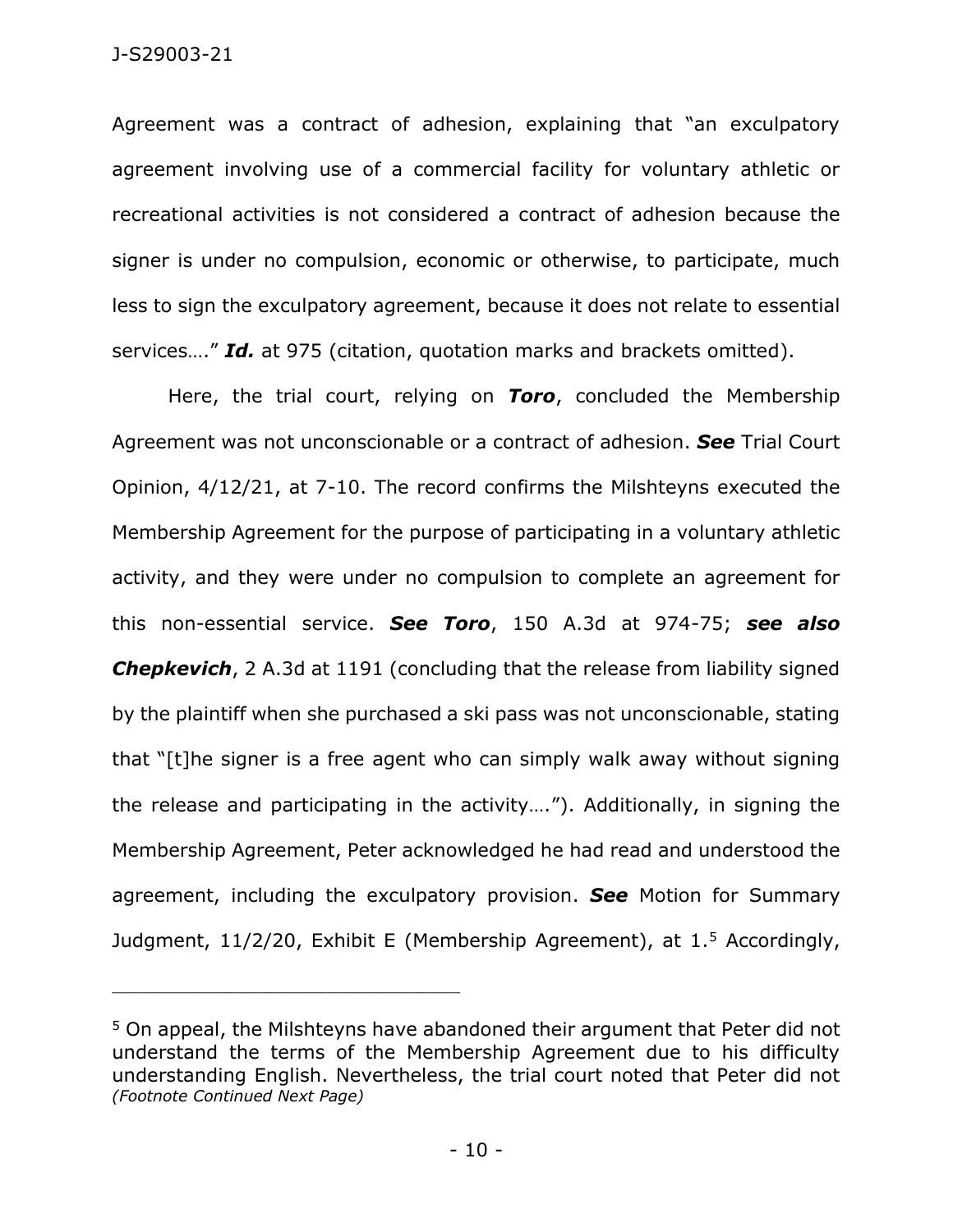the trial court properly granted summary judgment in favor of Defendants on this basis.

We address the Milshteyns' remaining claims together.<sup>6</sup> The Milshteyns assert that the trial court erred in concluding that a claim for gross negligence is a separate cause of action, which Appellants were required to plead in their complaint. *See* Appellants' Brief at 18. The Milshteyns contend that Pennsylvania courts recognize differing standards of care, rather than separate causes of action for degrees of negligence. *See id.* at 19. The Milshteyns therefore argue that they were not required to separately plead a claim for gross negligence in their complaint to present evidence of such at trial. *See id.* at 20.

ask his wife to help him translate the document and determined that "the language difficulties presented by [the Milshteyns] … are not legally material for determining whether the Membership Agreement is enforceable…." Trial Court Opinion, 4/12/21, at 9-10; *see also Toro*, 150 A.3d at 976 (stating that, where the plaintiff signed a Membership Agreement that included an express acknowledgement that he read and understood the agreement, plaintiff was bound by the terms of the agreement); *Hinkal v. Pardoe*, 133 A.3d 738, 743 (Pa. Super. 2016) (stating that "[o]ne who is about to sign a contract has a duty to read that contract first.").

<sup>&</sup>lt;sup>6</sup> The Milshteyns do not separately address their fourth claim in the argument section of their appellate brief. *See* Pa.R.A.P. 2119(a) (providing that an appellant's "argument shall be divided into as many parts as there are questions to be argued").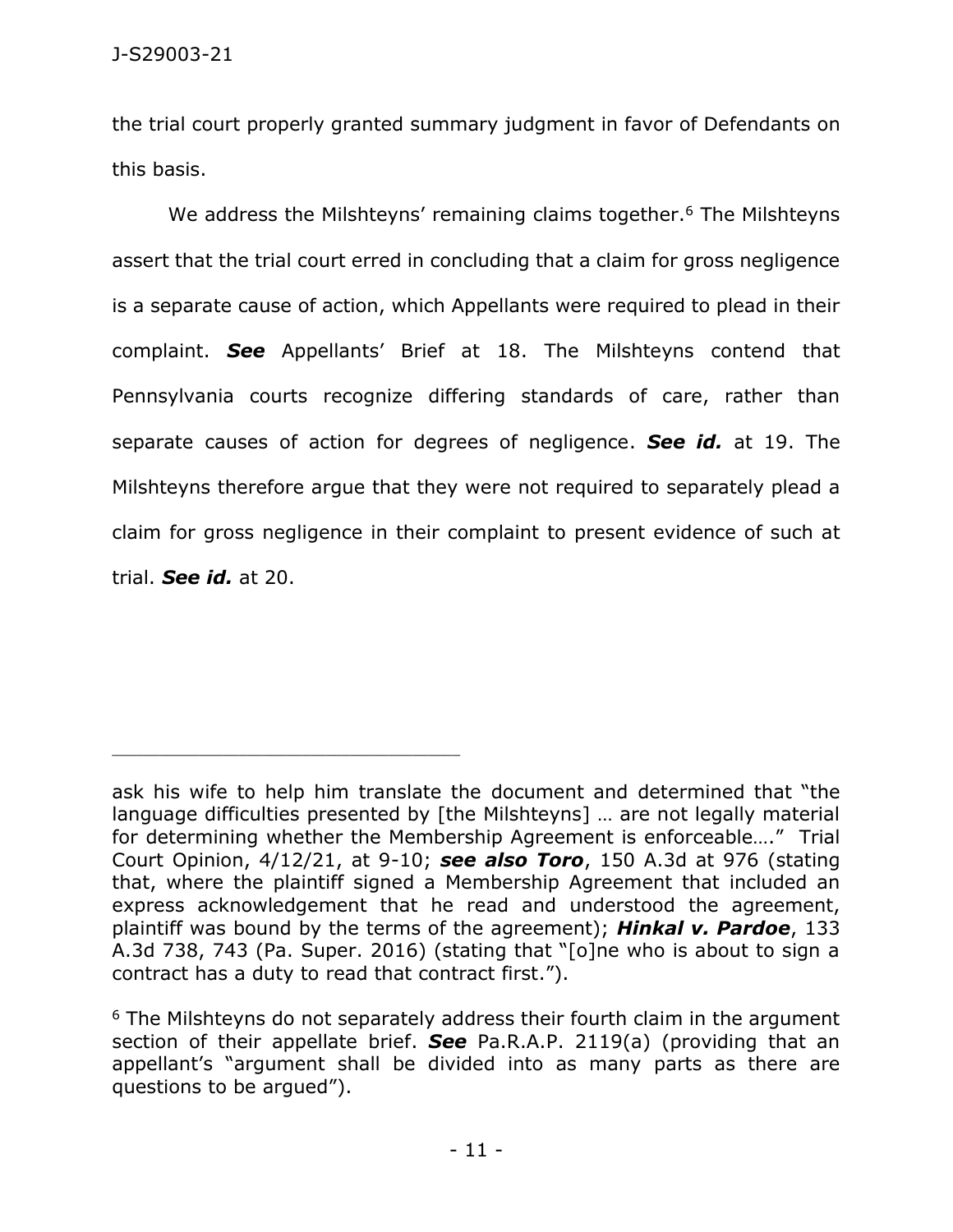Further, the Milshteyns argue that a jury could reasonably conclude that Fitness & Sports Clubs<sup>7</sup> engaged in grossly negligent conduct. See id. at 20. The Milshteyns contend that Fitness & Sports Clubs' conduct could be deemed grossly negligent because Fitness & Sports Clubs allowed Peter, unattended, to descend the steps leading from the pool area to the locker room, despite the clear dangers associated with a dark, and potentially wet, staircase. *See id.* at 23-24.

We conclude the trial court did not err. After the statute of limitations on a claim has run, a claim cannot be added to a complaint if it is wholly distinct from the claims originally in the complaint. *See Aetna Cas. & Sur. Co. v. Roe*, 650 A.2d 94, 103 (Pa. Super. 1994). "In determining whether a wholly different cause of action is introduced by [an] amendment, technical considerations or ancient formulae are not controlling[.]" *Id.* (citation omitted). The polestar of the analysis is whether the defendant is improperly prejudiced by the proposed addition. *See id.*

One way a defendant can be improperly prejudiced is if the proposed addition is not subject to the same defenses as the original claim. *See id.* Here, it is precisely because a claim for "gross negligence" is not barred by the Membership Agreement that the Milshteyns seek to add it to the

 $<sup>7</sup>$  The Milshteyns concede that Fitness International, LLC, did not control the</sup> premises at the time of Peter's accident, and therefore restrict their argument to the entry of summary judgment in favor of Fitness & Sports Clubs. *See*  Appellants' Brief at 8 n.1.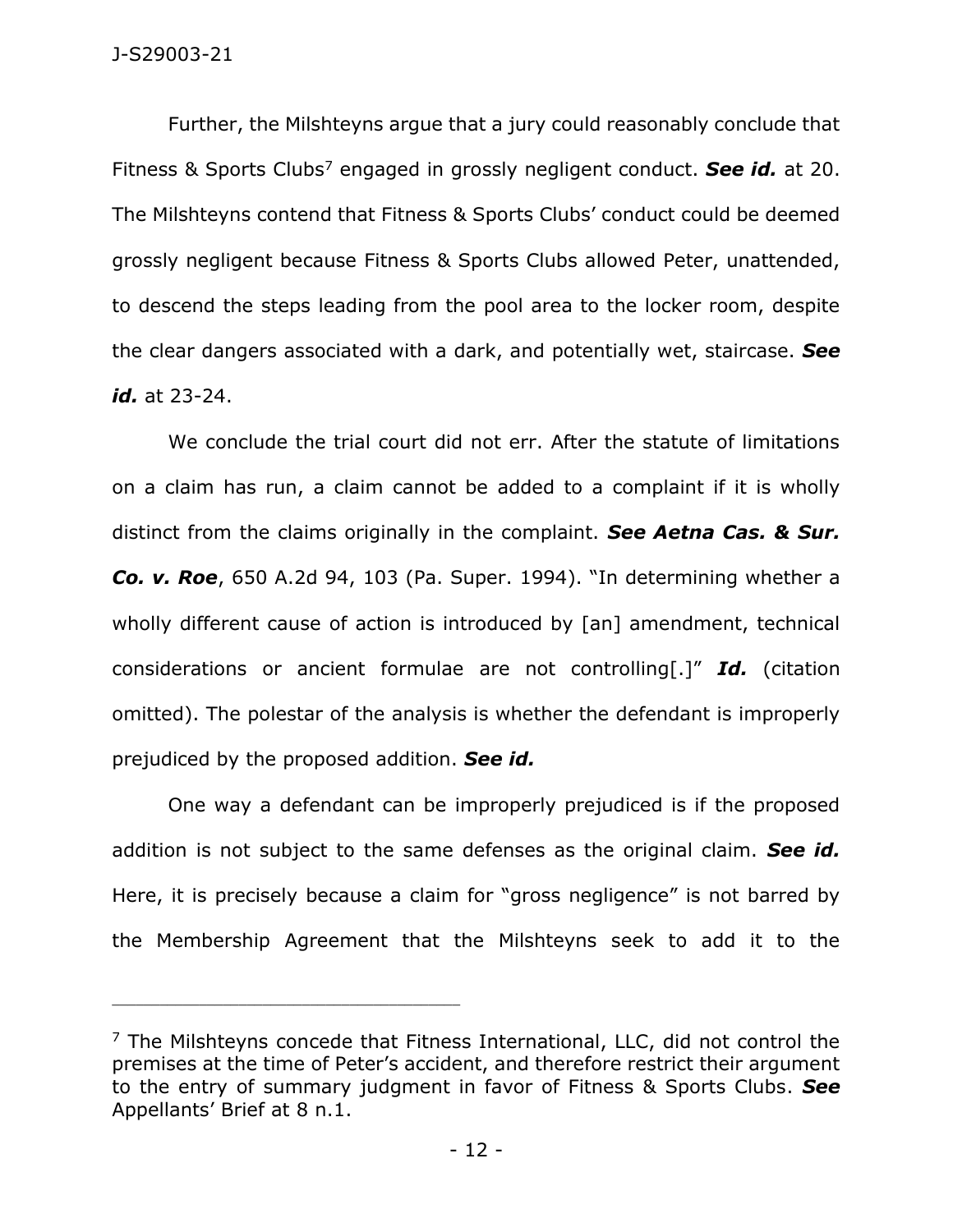complaint. According to the terms of the Membership Agreement, Fitness & Sports Clubs cannot be held liable for injuries to patrons arising from its own negligent conduct. *See* Motion for Summary Judgment, 11/2/20, Exhibit E (Membership Agreement), at 2. However, the Membership Agreement does not preclude liability for injuries arising from grossly negligent conduct. *See generally Feleccia v. Lackawanna Coll.*, 215 A.3d 3, 21 (Pa. 2019) (holding that "the same policy concerns that prohibit the application of a waiver in cases of recklessness—*i.e.*, allowing it would incentivize conduct that jeopardizes the signer's health, safety and welfare to an unacceptable degree[,] requires a similar holding with regard to gross negligence"). As a result, this circumstance weighs in favor of categorizing their claim for gross negligence as a wholly new cause of action.

Another circumstance that weighs in favor of treating a claim as a wholly new cause of action is when "the amendment proposes … a different kind of negligence than the one previously raised[.]" *Aetna*, 650 A.2d at 103. "Gross negligence" is substantively different from ordinary negligence. *See Kibler v. Blue Knob Rec., Inc.*, 184 A.3d 974, 984-85 (Pa. Super. 2018).

However, the Milshteyns contend that caselaw has established "gross negligence" as merely a different degree of negligence and not a different cause of action. We conclude their argument misinterprets the cited cases. For example, the Milshteyns cite to *Ferrick Excavating & Grading Co. v.*  **Senger Trucking Co.** for the proposition that gross negligence is merely a

- 13 -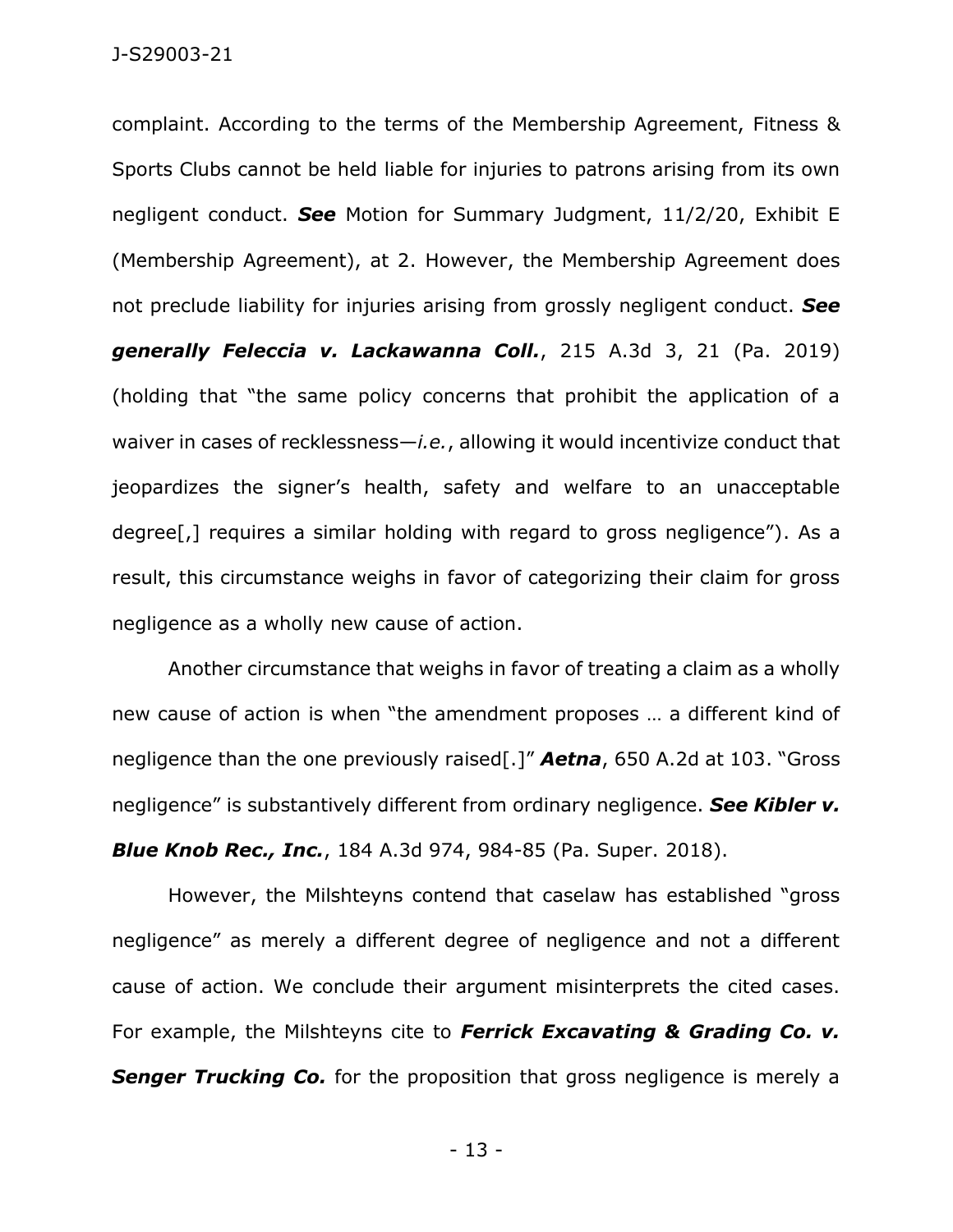differing standard of care and not a distinct cause of action. *See id.*, 484 A.2d 744, 749 (Pa. 1984). However, even *Ferrick* acknowledged gross negligence is a distinct standard of care from ordinary negligence. *See id.*, at 749. Nor does *In re Scheidmantel* support the Milshteyns' position. *See id.*, 868 A2d 464 (Pa. Super. 2005). In *Scheidmantel*, this Court, after acknowledging the lack of precision in the term "gross negligence," observed that "when courts have considered the concept … in various civil contexts, they have concluded uniformly that there is a substantive difference between 'ordinary negligence' and 'gross negligence.'" *See id.*, at 485.

The Milshteyns' remaining citations are to Third Circuit and Eastern District of Pennsylvania decisions. *See*, *e.g.*, *Fialkowski v. Greenwich Home for Children, Inc.*, 921 F.2d 459 (3d Cir. 1990). Even if we agreed with their interpretations of these cases, which we explicitly do not, we note that they do not constitute binding precedent. *See Kleban v. Nat'l Union Fire Ins. Co. of Pittsburgh*, 771 A.2d 39, 43 (Pa. Super. 2001) (noting that federal court decisions, other than U.S. Supreme Court decisions, are not binding upon this Court).

Under these circumstances, we conclude that the Milshteyns' claim for gross negligence constituted a wholly distinct claim from the claims originally presented in their complaint. We therefore can find no error in the trial court's order granting summary judgment.